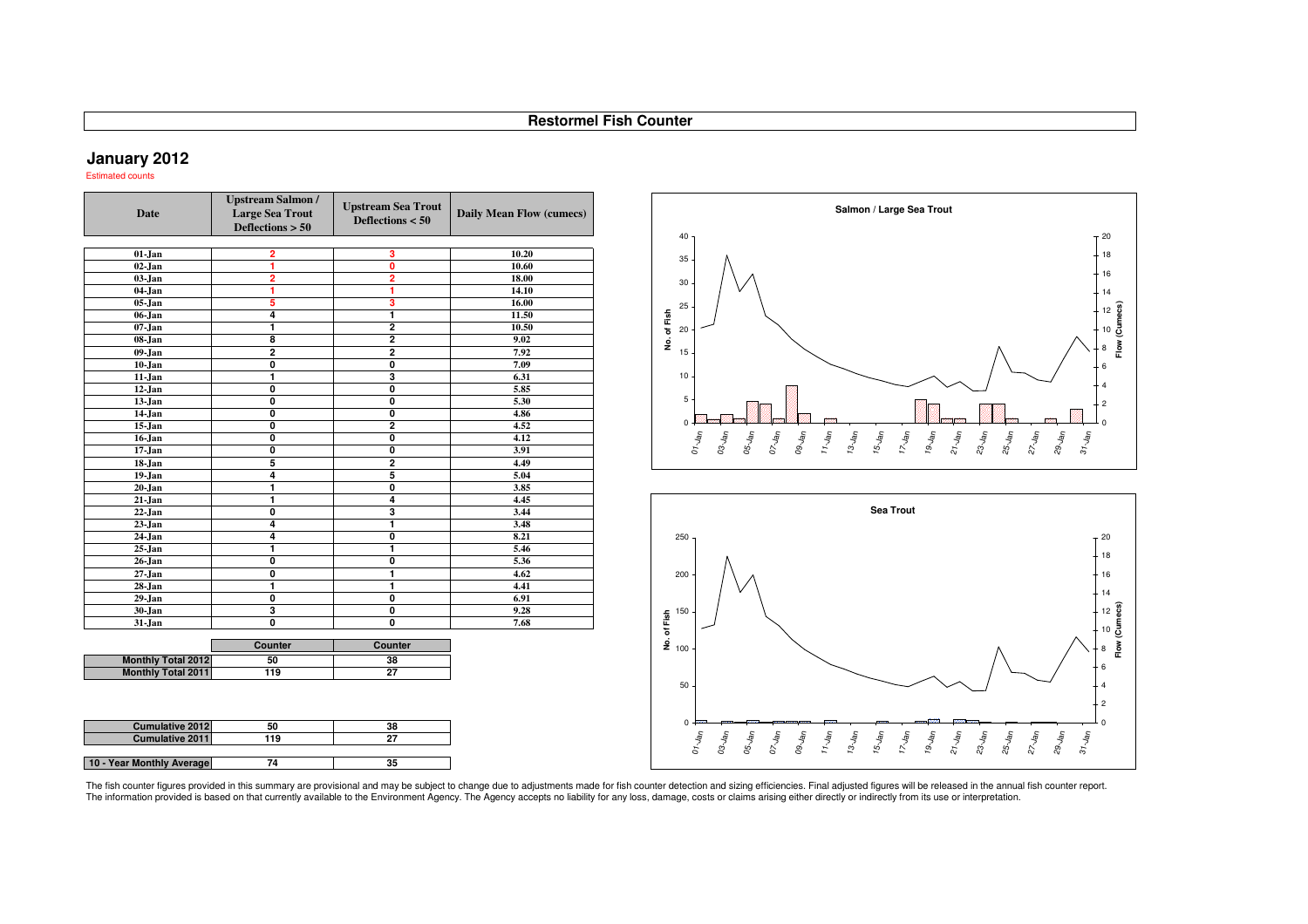### **February 2012**

**10 - Year Monthly Average**

Estimated counts

| <b>Upstream Salmon /</b><br><b>Large Sea Trout</b><br><b>Date</b><br>Deflections $> 50$ |                           | <b>Upstream Sea Trout</b><br>Deflections $< 50$ | Daily Mean Flow (cumecs) |  |
|-----------------------------------------------------------------------------------------|---------------------------|-------------------------------------------------|--------------------------|--|
| $01$ -Feb                                                                               | $\overline{\mathbf{0}}$   | $\overline{\mathbf{0}}$                         | 6.85                     |  |
| $02$ -Feb                                                                               | $\overline{\mathbf{0}}$   | $\overline{\mathbf{0}}$                         | 6.12                     |  |
| $03$ -Feb                                                                               | $\mathbf{0}$              | 0                                               | 5.50                     |  |
| $04$ -Feb                                                                               | 1                         | $\overline{\mathbf{0}}$                         | 9.71                     |  |
| $05$ -Feb                                                                               | 0                         | 0                                               | 7.37                     |  |
| 06-Feb                                                                                  | 1                         | $\overline{\mathbf{0}}$                         | 6.04                     |  |
| $07$ -Feb                                                                               | $\overline{\mathbf{0}}$   | $\overline{\mathbf{0}}$                         | 5.41                     |  |
| 08-Feb                                                                                  | 0                         | 0                                               | 5.01                     |  |
| $09$ -Feb                                                                               | 0                         | $\overline{\mathbf{0}}$                         | 5.00                     |  |
| $10$ -Feb                                                                               | $\overline{\mathbf{0}}$   | 0                                               | 6.79                     |  |
| $11$ -Feb                                                                               | 0                         | 0                                               | 5.09                     |  |
| 12-Feb                                                                                  | $\mathbf{0}$              | $\mathbf{0}$                                    | 4.80                     |  |
| $13$ -Feb                                                                               | $\overline{\mathbf{0}}$   | 1                                               | 4.57                     |  |
| <b>14-Feb</b>                                                                           | 0                         | 0                                               | 4.34                     |  |
| $15$ -Feb                                                                               | $\overline{\mathbf{0}}$   | $\overline{\mathbf{0}}$                         | 4.13                     |  |
| <b>16-Feb</b>                                                                           | $\overline{\mathbf{0}}$   | $\overline{\mathbf{0}}$                         | 3.87                     |  |
| <b>17-Feb</b>                                                                           | 1                         | $\overline{2}$                                  | 3.74                     |  |
| $18$ -Feb                                                                               | 1                         | 1                                               | 4.06                     |  |
| $19$ -Feb                                                                               | $\overline{\mathfrak{o}}$ | $\overline{\mathfrak{o}}$                       | 3.49                     |  |
| $20$ -Feb                                                                               | 0                         | $\overline{\mathbf{0}}$                         | 3.14                     |  |
| $21$ -Feb                                                                               | $\mathbf{0}$              | $\mathbf{0}$                                    | 2.91                     |  |
| $22$ -Feb                                                                               | $\overline{\mathbf{0}}$   | $\overline{\mathbf{0}}$                         | 3.53                     |  |
| $23$ -Feb                                                                               | 0                         | 0                                               | 3.33                     |  |
| <b>24-Feb</b>                                                                           | $\overline{\mathbf{0}}$   | $\overline{\mathbf{0}}$                         | 2.82                     |  |
| $25$ -Feb                                                                               | $\overline{\mathbf{0}}$   | $\overline{\mathbf{0}}$                         | 2.68                     |  |
| <b>26-Feb</b>                                                                           | 1                         | 0                                               | 2.48                     |  |
| $27$ -Feb                                                                               | 0                         | 1                                               | 2.51                     |  |
| $28$ -Feb                                                                               | $\overline{\mathfrak{o}}$ | $\overline{1}$                                  | 2.40                     |  |
| $29$ -Feb                                                                               | 0                         | $\overline{\mathbf{0}}$                         | 2.29                     |  |
|                                                                                         | Counter                   | Counter                                         |                          |  |
| <b>Monthly Total 2012</b>                                                               | 5                         | $\overline{6}$                                  |                          |  |
| <b>Monthly Total 2011</b>                                                               | 21                        | 16                                              |                          |  |
|                                                                                         |                           |                                                 |                          |  |
| <b>Cumulative 2012</b>                                                                  | 55                        | 44                                              |                          |  |
| Cumulative 2011                                                                         | 140                       | 43                                              |                          |  |

**<sup>16</sup>**

**<sup>140</sup> <sup>43</sup>**

**<sup>24</sup>**

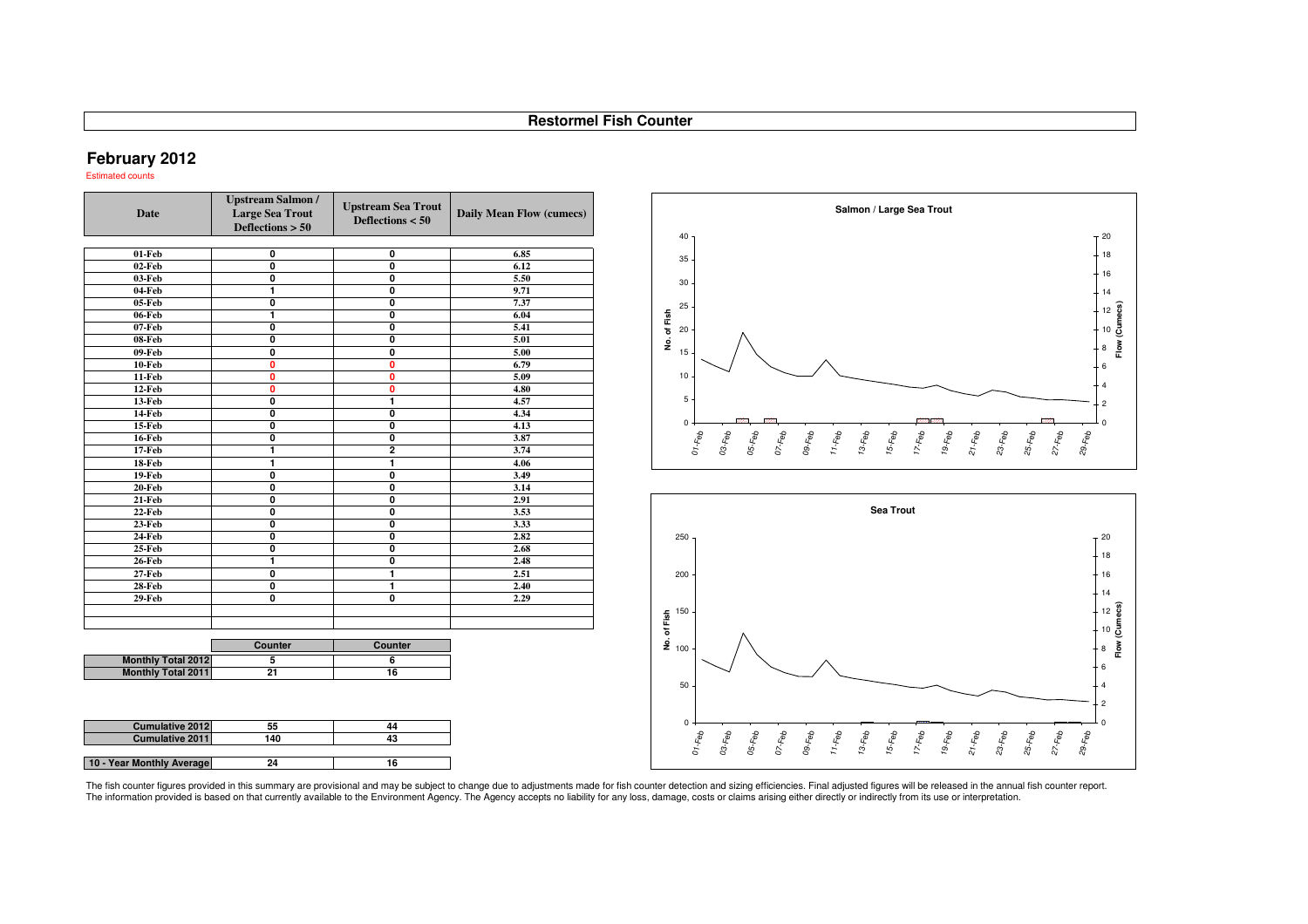# **March 2012**

**Cumulative 2012**

**Cumulative 2011**

**10 - Year Monthly Average**

**<sup>145</sup>**

**<sup>35</sup>**

**<sup>180</sup> <sup>125</sup>**

| <b>Date</b>               | <b>Large Sea Trout</b><br>Deflections $> 70$ | <b>Upstream Sea Trout</b><br>Deflections $< 70$ | Daily Mean Flow (cumecs) |
|---------------------------|----------------------------------------------|-------------------------------------------------|--------------------------|
| $01-Mar$                  | $\mathbf 0$                                  | 1                                               | 2.14                     |
| $02$ -Mar                 | $\overline{\mathbf{0}}$                      | ī                                               | 2.03                     |
| 03-Mar                    | Ō                                            | $\overline{\mathbf{0}}$                         | 2.25                     |
| 04-Mar                    | 1                                            | $\overline{\mathbf{4}}$                         | 3.04                     |
| 05-Mar                    | 1                                            | $\overline{\mathbf{0}}$                         | 2.19                     |
| 06-Mar                    | $\mathbf 0$                                  | $\mathbf 0$                                     | 2.03                     |
| 07-Mar                    | $\overline{2}$                               | 1                                               | 2.33                     |
| 08-Mar                    | $\overline{\mathbf{0}}$                      | 1                                               | 1.95                     |
| 09-Mar                    | 1                                            | $\overline{2}$                                  | 1.84                     |
| 10-Mar                    | $\overline{2}$                               | $\overline{2}$                                  | 1.76                     |
| 11-Mar                    | $\mathbf 0$                                  | 3                                               | 1.77                     |
| 12-Mar                    | $\overline{2}$                               | $\overline{\mathbf{0}}$                         | 1.76                     |
| 13-Mar                    | $\overline{2}$                               | 1                                               | 1.58                     |
| 14-Mar                    | 1                                            | $\overline{2}$                                  | 1.65                     |
| 15-Mar                    | 2                                            | 1                                               | 1.57                     |
| 16-Mar                    | 3                                            | 3                                               | 1.55                     |
| 17-Mar                    | 3                                            | $\overline{\mathbf{0}}$                         | 1.70                     |
| 18-Mar                    | 4                                            | 4                                               | 1.58                     |
| 19-Mar                    | $\overline{2}$                               | 1                                               | 1.71                     |
| 20-Mar                    | $\overline{\mathbf{2}}$                      | $\overline{\mathbf{4}}$                         | 1.64                     |
| 21-Mar                    | 3                                            | 3                                               | 1.63                     |
| 22-Mar                    | 1                                            | $\overline{5}$                                  | 1.71                     |
| 23-Mar                    | 4                                            | $\overline{\mathbf{8}}$                         | 1.57                     |
| 24-Mar                    | 8                                            | 4                                               | 1.55                     |
| 25-Mar                    | 8                                            | 1                                               | 1.58                     |
| 26-Mar                    | 3                                            | 6                                               | 1.36                     |
| 27-Mar                    | $\overline{\mathbf{4}}$                      | $\overline{5}$                                  | 1.39                     |
| 28-Mar                    | 18                                           | 7                                               | 1.49                     |
| 29-Mar                    | $\overline{7}$                               | 6                                               | 1.47                     |
| 30-Mar                    | 5                                            | 3                                               | 1.44                     |
| 31-Mar                    | 1                                            | 1                                               | 1.39                     |
|                           | Counter                                      | Counter                                         |                          |
| <b>Monthly Total 2012</b> | 90                                           | 80                                              |                          |
| <b>Monthly Total 2011</b> | 40                                           | 82                                              |                          |

**<sup>124</sup>**

**<sup>65</sup>**

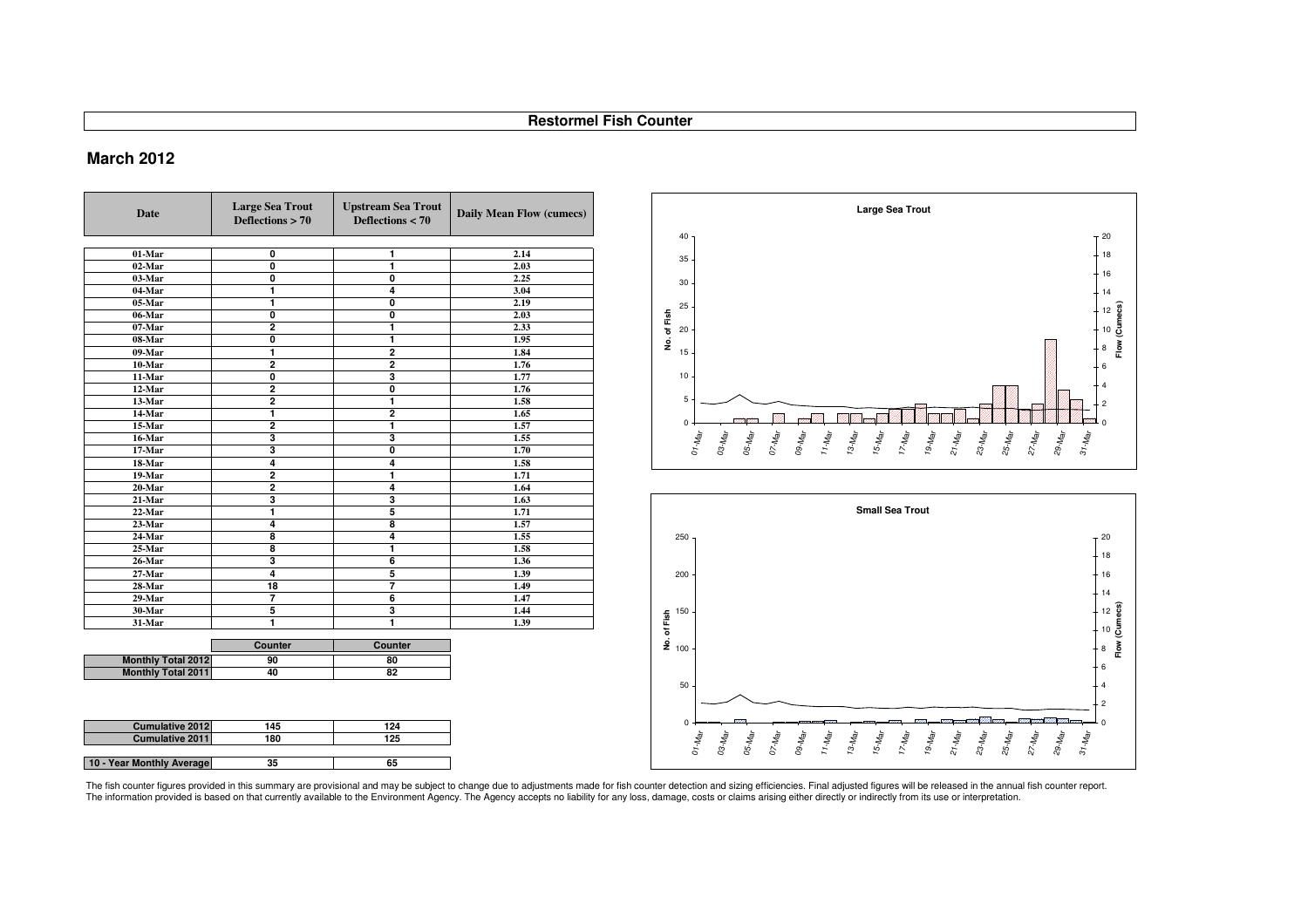# **April 2012**

| <b>Date</b>               | <b>Large Sea Trout</b> | <b>Upstream Sea Trout</b><br>Deflections < 70 | <b>Daily Mean Flow (cumecs)</b> |
|---------------------------|------------------------|-----------------------------------------------|---------------------------------|
|                           |                        |                                               |                                 |
| $01-Apr$                  | 3                      | 1                                             | 1.36                            |
| $02-Apr$                  | $\overline{6}$         | 6                                             | 1.29                            |
| $03-Apr$                  | 3                      | 4                                             | 1.44                            |
| 04-Apr                    | 12                     | 8                                             | 1.58                            |
| $05-Apr$                  | 13                     | 8                                             | 1.37                            |
| 06-Apr                    | 4                      | 3                                             | 1.27                            |
| $07-Apr$                  | 26                     | $\overline{17}$                               | 1.37                            |
| 08-Apr                    | 17                     | 10                                            | 1.37                            |
| $09-Apr$                  | 11                     | 10                                            | 3.56                            |
| $10-Apr$                  | 8                      | 18                                            | 1.97                            |
| 11-Apr                    | 9                      | 11                                            | 1.70                            |
| $12-Apr$                  | $\overline{9}$         | 17                                            | 1.45                            |
| $13-Apr$                  | 11                     | 7                                             | 1.47                            |
| $14-Apr$                  | 11                     | 9                                             | 3.13                            |
| $15-Apr$                  | 9                      | 4                                             | 1.95                            |
| $16-Apr$                  | 13                     | 7                                             | 1.77                            |
| $17-Apr$                  | 4                      | 8                                             | 2.78                            |
| 18-Apr                    | 11                     | $\overline{\mathbf{3}}$                       | 4.54                            |
| $19-Apr$                  | 16                     | 9                                             | 2.46                            |
| $20-Apr$                  | 14                     | 18                                            | 2.46                            |
| $21-Apr$                  | 12                     | 8                                             | 3.78                            |
| $22-Apr$                  | 11                     | $\overline{6}$                                | 4.62                            |
| $23-Apr$                  | $\overline{2}$         | $\overline{10}$                               | 10.49                           |
| 24-Apr                    | 9                      | 12                                            | 11.83                           |
| $25-Apr$                  | $\overline{2}$         | 10                                            | 20.39                           |
| $26$ -Apr                 | $\overline{2}$         | 9                                             | 11.68                           |
| $27-Apr$                  | $\overline{2}$         | 22                                            | 9.55                            |
| $28-Apr$                  | 8                      | 16                                            | 7.91                            |
| $29-Apr$                  | $\overline{2}$         | 7                                             | 16.39                           |
| 30-Apr                    | ī                      | 1                                             | 10.77                           |
|                           |                        |                                               |                                 |
|                           | Counter                | Counter                                       |                                 |
| <b>Monthly Total 2012</b> | 261                    | 279                                           |                                 |
| <b>Monthly Total 2011</b> | 242                    | 272                                           |                                 |
|                           |                        |                                               |                                 |
|                           |                        |                                               |                                 |

| <b>Cumulative 2012</b>    | 406 | 403 |
|---------------------------|-----|-----|
| <b>Cumulative 2011</b>    | 422 | 397 |
|                           |     |     |
| 10 - Year Monthly Average | 237 | 347 |

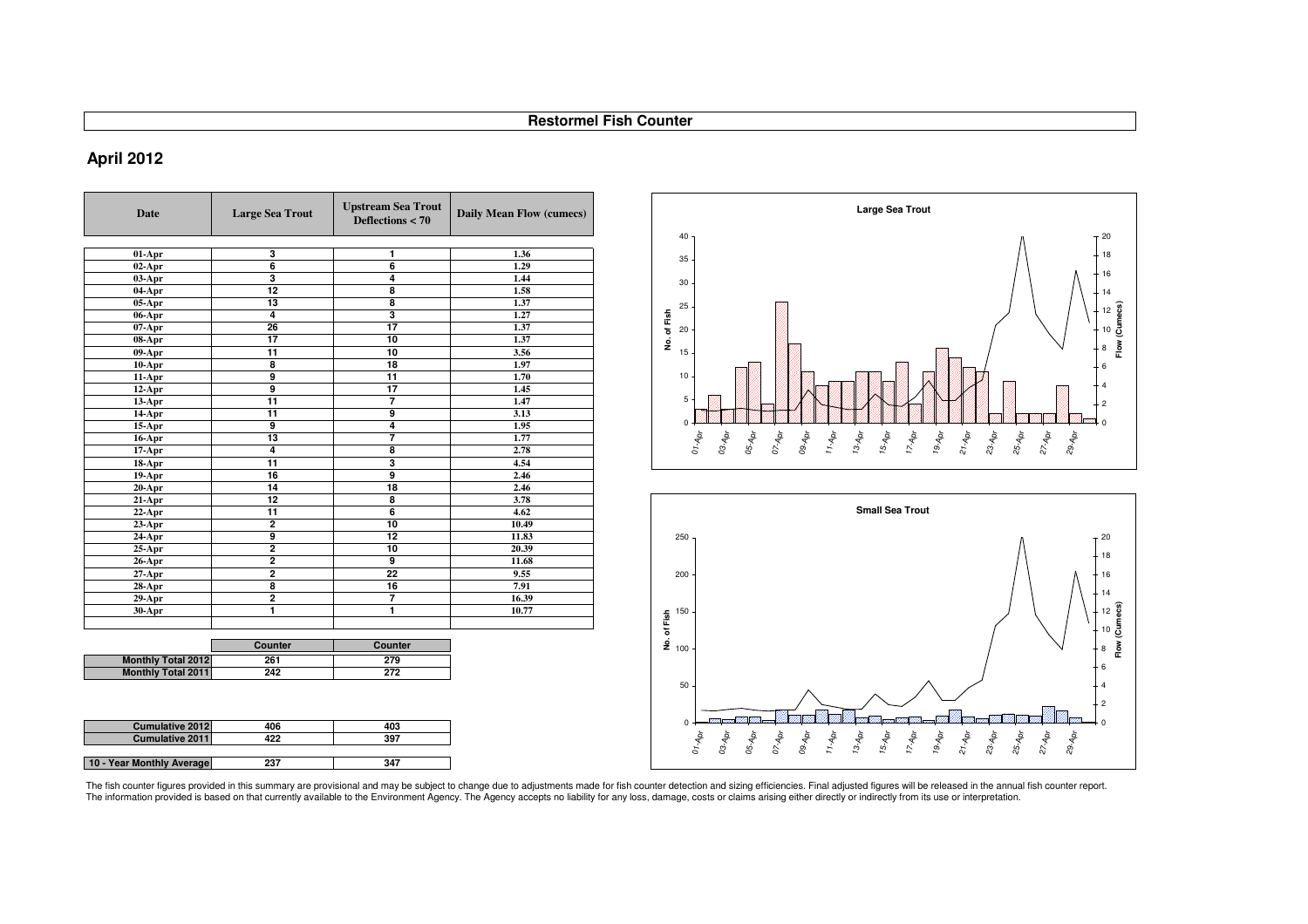# **May 2012**

| Date                      | <b>Large Sea Trout</b>  | <b>Upstream Small Sea</b><br><b>Trout Deflections &lt; 70</b> | Daily Mean Flow (cumecs) |
|---------------------------|-------------------------|---------------------------------------------------------------|--------------------------|
|                           |                         |                                                               |                          |
| 01-May                    | 5<br>8                  | 15<br>28                                                      | 9.23<br>7.65             |
| $02$ -May                 | 8                       | 16                                                            |                          |
| $03-Mav$                  | 3                       | 14                                                            | 6.97                     |
| 04-May                    |                         |                                                               | 6.20                     |
| $05$ -May                 | 6<br>5                  | 18<br>32                                                      | 5.56<br>5.05             |
| 06-May                    | 8                       | 31                                                            |                          |
| $07$ -May                 | $\overline{\mathbf{3}}$ | 15                                                            | 5.64                     |
| 08-May                    | 14                      | 24                                                            | 4.83                     |
| 09-May                    |                         |                                                               | 5.64                     |
| $10-Mav$                  | 5                       | 19                                                            | 5.77                     |
| 11-May                    | 8                       | 33                                                            | 4.30                     |
| 12-May                    | 11                      | 21                                                            | 3.87                     |
| 13-May                    | 5                       | 34                                                            | 3.73                     |
| 14-May                    | 6                       | 42                                                            | 3.99                     |
| 15-May                    | $\overline{\mathbf{3}}$ | 20                                                            | 3.50                     |
| 16-May                    | 5                       | 31                                                            | 3.27                     |
| 17-May                    | 11                      | 30                                                            | 3.26                     |
| 18-May                    | 7                       | 39                                                            | 3.02                     |
| $19$ -May                 | $\overline{9}$          | 46                                                            | 2.81                     |
| $20$ -May                 | 5                       | 23                                                            | 2.62                     |
| 21-May                    | 9                       | 54                                                            | 2.38                     |
| $22$ -May                 | 10                      | 53                                                            | 2.29                     |
| $23$ -May                 | $\overline{2}$          | $\overline{27}$                                               | 2.27                     |
| 24-May                    | 14                      | 54                                                            | 2.27                     |
| $25$ -May                 | 16                      | 61                                                            | 2.21                     |
| 26-May                    | 18                      | 81                                                            | 2.05                     |
| 27 May                    | 12                      | 68                                                            | 1.90                     |
| 28-May                    | 18                      | 67                                                            | 1.92                     |
| 29-May                    | $\overline{\mathbf{3}}$ | 19                                                            | 1.76                     |
| 30-May                    | 19                      | 46                                                            | 1.71                     |
| 31-May                    | 18                      | 47                                                            | 1.69                     |
|                           | Counter                 | Counter                                                       |                          |
| <b>Monthly Total 2012</b> | 274                     | 1108                                                          |                          |
| <b>Monthly Total 2011</b> | 373                     | 594                                                           |                          |
|                           |                         |                                                               |                          |

| <b>Cumulative 2012</b>    | 680 | 1511 |
|---------------------------|-----|------|
| <b>Cumulative 2011</b>    | 795 | 991  |
|                           |     |      |
| 10 - Year Monthly Average | 360 | 682  |





The fish counter figures provided in this summary are provisional and may be subject to change due to adjustments made for fish counter detection and sizing efficiencies. Final adjusted figures will be released in the annu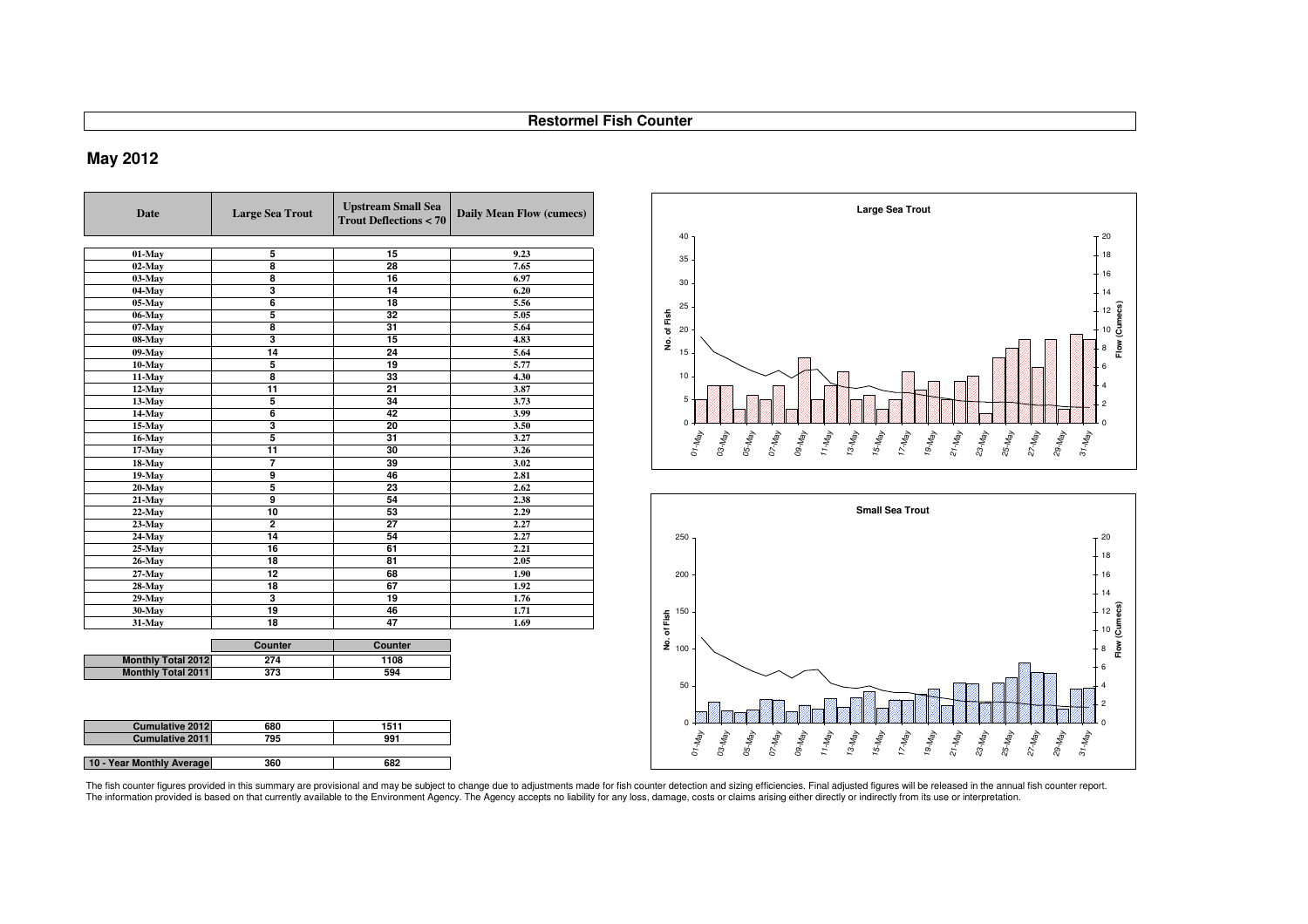# **June 2012**

| <b>Date</b>               | <b>Large Sea Trout</b>  | <b>Upstream Small Sea</b><br><b>Trout Deflections &lt; 70</b> | <b>Daily Mean Flow (cumecs)</b> |
|---------------------------|-------------------------|---------------------------------------------------------------|---------------------------------|
|                           |                         |                                                               |                                 |
| $01 - Jun$                | 8                       | 44                                                            | 1.67                            |
| $02 - Jun$                | 18                      | 53                                                            | 1.74                            |
| $03-J$ un                 | 9                       | 35                                                            | 1.77                            |
| $04-J$ un                 | $\overline{9}$          | 26                                                            | 1.60                            |
| $05-J$ un                 | 13                      | 36                                                            | 2.73                            |
| 06-Jun                    | $\overline{9}$          | 33                                                            | 2.70                            |
| $07 - Jun$                | 7                       | 26                                                            | 7.04                            |
| 08-Jun                    | $\overline{2}$          | 26                                                            | 5.30                            |
| 09-Jun                    | 7                       | 35                                                            | 2.79                            |
| $10 - Jun$                | 10                      | 38                                                            | 2.54                            |
| $11-J$ un                 | 11                      | 22                                                            | 2.26                            |
| $12$ -Jun                 | 4                       | 27                                                            | 2.17                            |
| $13-Jun$                  | 1                       | 18                                                            | 2.08                            |
| 14-Jun                    | 4                       | 18                                                            | 5.62                            |
| $15 - Jun$                | 7                       | 21                                                            | 4.10                            |
| $16$ -Jun                 | 4                       | 12                                                            | 3.91                            |
| $17 - Jun$                | 3                       | 11                                                            | 3.51                            |
| $18 - Jun$                | 5                       | 20                                                            | 3.17                            |
| $19 - Jun$                | 10                      | 32                                                            | 2.76                            |
| $20 - Jun$                | 7                       | 44                                                            | 3.38                            |
| $21 - Jun$                | $\overline{6}$          | 47                                                            | 5.09                            |
| $22-Jun$                  | 6                       | 69                                                            | 4.27                            |
| $23$ -Jun                 | $\overline{2}$          | 44                                                            | 7.63                            |
| 24-Jun                    | $\overline{\mathbf{2}}$ | 33                                                            | 7.26                            |
| $25 - Jun$                | 1                       | 30                                                            | 5.53                            |
| $26 - Jun$                | $\overline{2}$          | 51                                                            | 5.13                            |
| $27 - Jun$                | 3                       | 68                                                            | 4.75                            |
| 28-Jun                    | 5                       | $\overline{72}$                                               | 4.36                            |
| $29 - Jun$                | $\overline{2}$          | $\overline{72}$                                               | 4,44                            |
| 30-Jun                    | 4                       | 46                                                            | 4.43                            |
|                           |                         |                                                               |                                 |
|                           |                         |                                                               |                                 |
|                           | Counter                 | Counter                                                       |                                 |
| <b>Monthly Total 2012</b> | 181                     | 1109                                                          |                                 |
| <b>Monthly Total 2011</b> | 283                     | 3547                                                          |                                 |
|                           |                         |                                                               |                                 |

| <b>Cumulative 2012</b>    | 861  | 2620 |
|---------------------------|------|------|
| <b>Cumulative 2011</b>    | 1078 | 4538 |
|                           |      |      |
| 10 - Year Monthly Average | 238  | 2497 |



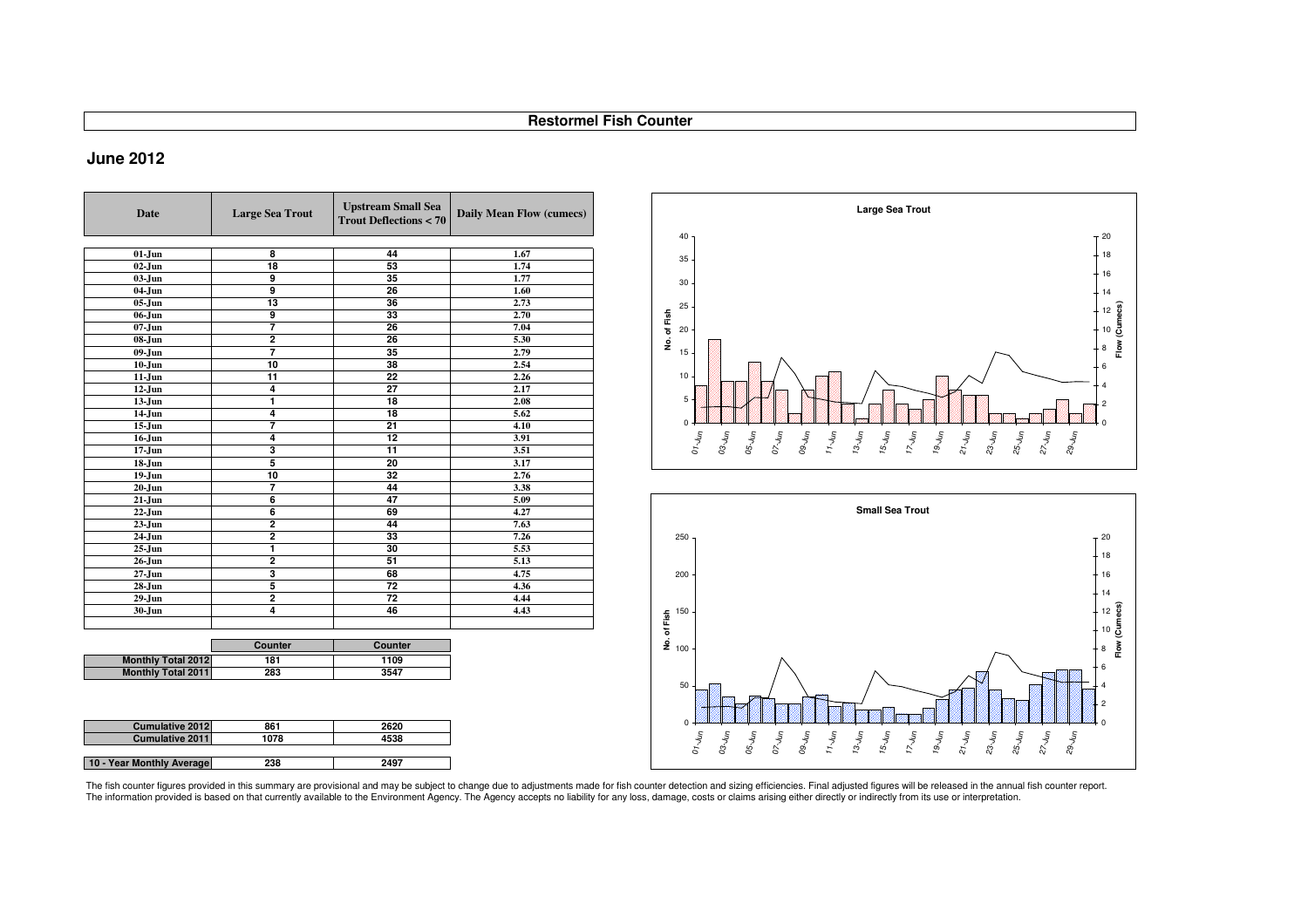# **July 2012**

| <b>Date</b>               | <b>Upstream Salmon /</b><br><b>Large Sea Trout</b><br>Deflections $> 50$ | <b>Upstream Sea Trout</b><br>Deflections $< 50$ | Daily Mean Flow (cumecs) |  |
|---------------------------|--------------------------------------------------------------------------|-------------------------------------------------|--------------------------|--|
|                           |                                                                          |                                                 |                          |  |
| $01-Jul$                  | 7                                                                        | 26                                              | 4.29                     |  |
| $02$ -Jul                 | $\overline{6}$                                                           | 18                                              | 5.77                     |  |
| $03$ -Jul                 | 3                                                                        | 29                                              | 5.83                     |  |
| $04$ -Jul                 | 1                                                                        | 38                                              | 6.03                     |  |
| $05$ -Jul                 | 4                                                                        | 51                                              | 5.31                     |  |
| $06$ -Jul                 | $\overline{6}$                                                           | 61                                              | 11.39                    |  |
| $07 - Jul$                | 5                                                                        | 48                                              | 11.79                    |  |
| $08 -$ Jul                | 5                                                                        | 31                                              | 8.01                     |  |
| 09-Jul                    | $\overline{2}$                                                           | 67                                              | 6.96                     |  |
| $10 -$ Jul                | 1                                                                        | 61                                              | 6.21                     |  |
| $11 -$ Jul                | $\overline{\mathbf{5}}$                                                  | 50                                              | 5.94                     |  |
| $12$ -Jul                 | 3                                                                        | $\overline{75}$                                 | 12.65                    |  |
| $13 -$ Jul                | $\overline{\mathfrak{o}}$                                                | 46                                              | 9.05                     |  |
| $14-Jul$                  | $\overline{2}$                                                           | 54                                              | 8.22                     |  |
| $15 -$ Jul                | 4                                                                        | 65                                              | 6.80                     |  |
| $16$ -Jul                 | 3                                                                        | 63                                              | 6.92                     |  |
| $17 -$ Jul                | 4                                                                        | 52                                              | 6.00                     |  |
| $18$ -Jul                 | $\overline{6}$                                                           | 90                                              | 6.87                     |  |
| $19 -$ Jul                | $\overline{2}$                                                           | 76                                              | 5.34                     |  |
| $20 -$ Jul                | 5                                                                        | 143                                             | 4.61                     |  |
| $21-Jul$                  | 0                                                                        | 74                                              | 4.17                     |  |
| $22$ -Jul                 | 4                                                                        | 131                                             | 3.81                     |  |
| $23$ -Jul                 | 6                                                                        | 189                                             | 3.57                     |  |
| $24$ -Jul                 | 4                                                                        | 181                                             | 3.24                     |  |
| $25 -$ Jul                | $\overline{6}$                                                           | 185                                             | 3.02                     |  |
| $26$ -Jul                 | 4                                                                        | 143                                             | 2.82                     |  |
| $27 -$ Jul                | 10                                                                       | 114                                             | 2.67                     |  |
| $28 -$ Jul                | $\overline{2}$                                                           | 89                                              | 2.57                     |  |
| $29 -$ Jul                | 3                                                                        | 35                                              | 2.59                     |  |
| $30 -$ Jul                | 3                                                                        | 34                                              | 2.48                     |  |
| $31 -$ Jul                | 5                                                                        | 26                                              | 2.54                     |  |
|                           | Counter                                                                  | Counter                                         |                          |  |
| <b>Monthly Total 2012</b> | 121                                                                      | 2345                                            |                          |  |
|                           |                                                                          |                                                 |                          |  |

| out<br>$\bf{0}$ | Daily Mean Flow (cumecs) |             |          | Salmon / Large Sea Trout                                                                                                                         |                |
|-----------------|--------------------------|-------------|----------|--------------------------------------------------------------------------------------------------------------------------------------------------|----------------|
|                 |                          |             | 40       |                                                                                                                                                  | $+20$          |
|                 | 4.29                     |             | 35       |                                                                                                                                                  | $-18$          |
|                 | 5.77                     |             |          |                                                                                                                                                  |                |
|                 | 5.83                     |             | 30       |                                                                                                                                                  | $-16$          |
|                 | 6.03                     |             |          |                                                                                                                                                  | 14             |
|                 | 5.31                     |             | 25       |                                                                                                                                                  | 12             |
|                 | 11.39                    |             |          |                                                                                                                                                  |                |
|                 | 11.79                    | No. of Fish | 20       |                                                                                                                                                  | (Cumecs)<br>10 |
|                 | 8.01                     |             |          |                                                                                                                                                  | Flow<br>8      |
|                 | 6.96                     |             | 15       |                                                                                                                                                  |                |
|                 | 6.21                     |             | 10       |                                                                                                                                                  | 6              |
|                 | 5.94<br>12.65            |             |          |                                                                                                                                                  |                |
|                 | 9.05                     |             | 5        |                                                                                                                                                  |                |
|                 | 8.22                     |             |          |                                                                                                                                                  | $\overline{c}$ |
|                 | 6.80                     |             | $\Omega$ |                                                                                                                                                  |                |
|                 | 6.92                     |             |          |                                                                                                                                                  |                |
|                 | 6.00                     |             |          | 23-Jul<br>$25 - J_{U}$<br>$07 - U_{U}$<br>09-Jul<br>11-Jul<br>29-Jul<br>$31 - U_{U}$<br>$o_{t\smile tO}$<br>03-Jul<br>05-Jul<br>$13-y$<br>27-Jul |                |
|                 | 6.87                     |             |          |                                                                                                                                                  |                |
|                 | 5.34                     |             |          |                                                                                                                                                  |                |



|                           | counter | Counter |
|---------------------------|---------|---------|
| <b>Monthly Total 2012</b> | 121     | 2345    |
| <b>Monthly Total 2011</b> | 170     | 4150    |
|                           |         |         |
|                           |         |         |

| <b>Cumulative 2012</b>    | 982  | 4965 |
|---------------------------|------|------|
| <b>Cumulative 2011</b>    | 1248 | 8688 |
|                           |      |      |
| 10 - Year Monthly Average | 167  | 2850 |

The fish counter figures provided in this summary are provisional and may be subject to change due to adjustments made for fish counter detection and sizing efficiencies. Final adjusted figures will be released in the annu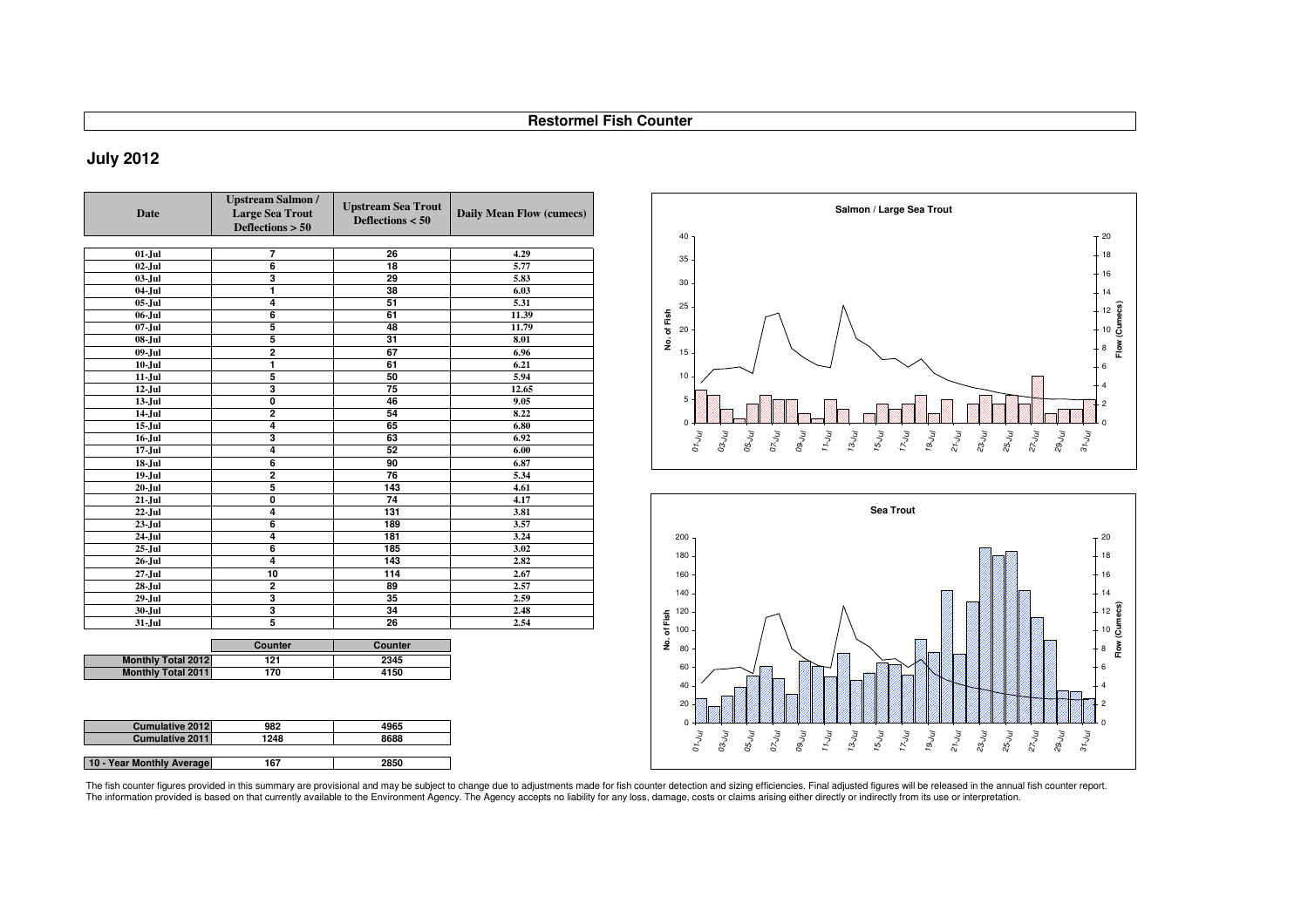# **August 2012**

| Date                      | <b>Upstream Salmon /</b><br><b>Large Sea Trout</b><br>Deflections $> 50$ | <b>Upstream Sea Trout</b><br>Deflections $< 50$ | Daily Mean Flow (cumecs) |
|---------------------------|--------------------------------------------------------------------------|-------------------------------------------------|--------------------------|
|                           |                                                                          |                                                 |                          |
| 01-Aug                    | 7                                                                        | 47                                              | 2.59                     |
| $02$ -Aug                 | 7                                                                        | 57                                              | 3.66                     |
| $03-Aug$                  | 5                                                                        | 27                                              | 2.66                     |
| 04-Aug                    | 3                                                                        | 20                                              | 2.59                     |
| 05-Aug                    | $\overline{2}$                                                           | 19                                              | 3.53                     |
| 06-Aug                    | $\overline{\mathbf{2}}$                                                  | 20                                              | 3.07                     |
| $07 - Aug$                | $\overline{\mathbf{6}}$                                                  | 32                                              | 3.10                     |
| 08-Aug                    | $\overline{\mathbf{2}}$                                                  | 23                                              | 3.02                     |
| 09-Aug                    | $\overline{\mathbf{2}}$                                                  | 57                                              | 2.20                     |
| $10-Aug$                  | 4                                                                        | 65                                              | 1.91                     |
| 11-Aug                    | 6                                                                        | 56                                              | 1.94                     |
| 12-Aug                    | 3                                                                        | 38                                              | 1.89                     |
| 13-Aug                    | 1                                                                        | 30                                              | 2.02                     |
| 14-Aug                    | 3                                                                        | 33                                              | 2.02                     |
| 15-Aug                    | $\overline{2}$                                                           | 42                                              | 4.35                     |
| $16$ -Aug                 | 3                                                                        | 12                                              | 4.78                     |
| $17 - Aug$                | $\overline{2}$                                                           | 27                                              | 19.77                    |
| 18-Aug                    | 15                                                                       | 40                                              | 9.25                     |
| 19-Aug                    | 0                                                                        | 14                                              | 8.20                     |
| $20-Aug$                  | $\overline{\mathbf{2}}$                                                  | 17                                              | 6.33                     |
| $21-Aug$                  | 6                                                                        | 19                                              | 5.86                     |
| $22$ -Aug                 | 4                                                                        | 12                                              | 5.12                     |
| 23-Aug                    | 1                                                                        | 16                                              | 4.69                     |
| 24-Aug                    | 3                                                                        | 11                                              | 5.18                     |
| $25$ -Aug                 | $\overline{\mathbf{2}}$                                                  | $\overline{9}$                                  | 7.68                     |
| <b>26-Aug</b>             | $\overline{\mathbf{2}}$                                                  | 18                                              | 5.41                     |
| $27 - Aug$                | 1                                                                        | 24                                              | 10.40                    |
| 28-Aug                    | 3                                                                        | 10                                              | 7.71                     |
| 29-Aug                    | Ō                                                                        | 13                                              | 8.38                     |
| 30-Aug                    | 12                                                                       | 19                                              | 6.58                     |
| 31-Aug                    | 3                                                                        | 13                                              | 5.77                     |
|                           | Counter                                                                  | Counter                                         |                          |
| <b>Monthly Total 2012</b> | 114                                                                      | 840                                             |                          |
| <b>Monthly Total 2011</b> | 80                                                                       | 368                                             |                          |

| <b>Cumulative 2012</b>    | 1096 | 5805 |
|---------------------------|------|------|
| <b>Cumulative 2011</b>    | 1328 | 9056 |
|                           |      |      |
| 10 - Year Monthly Average | 118  | 499  |



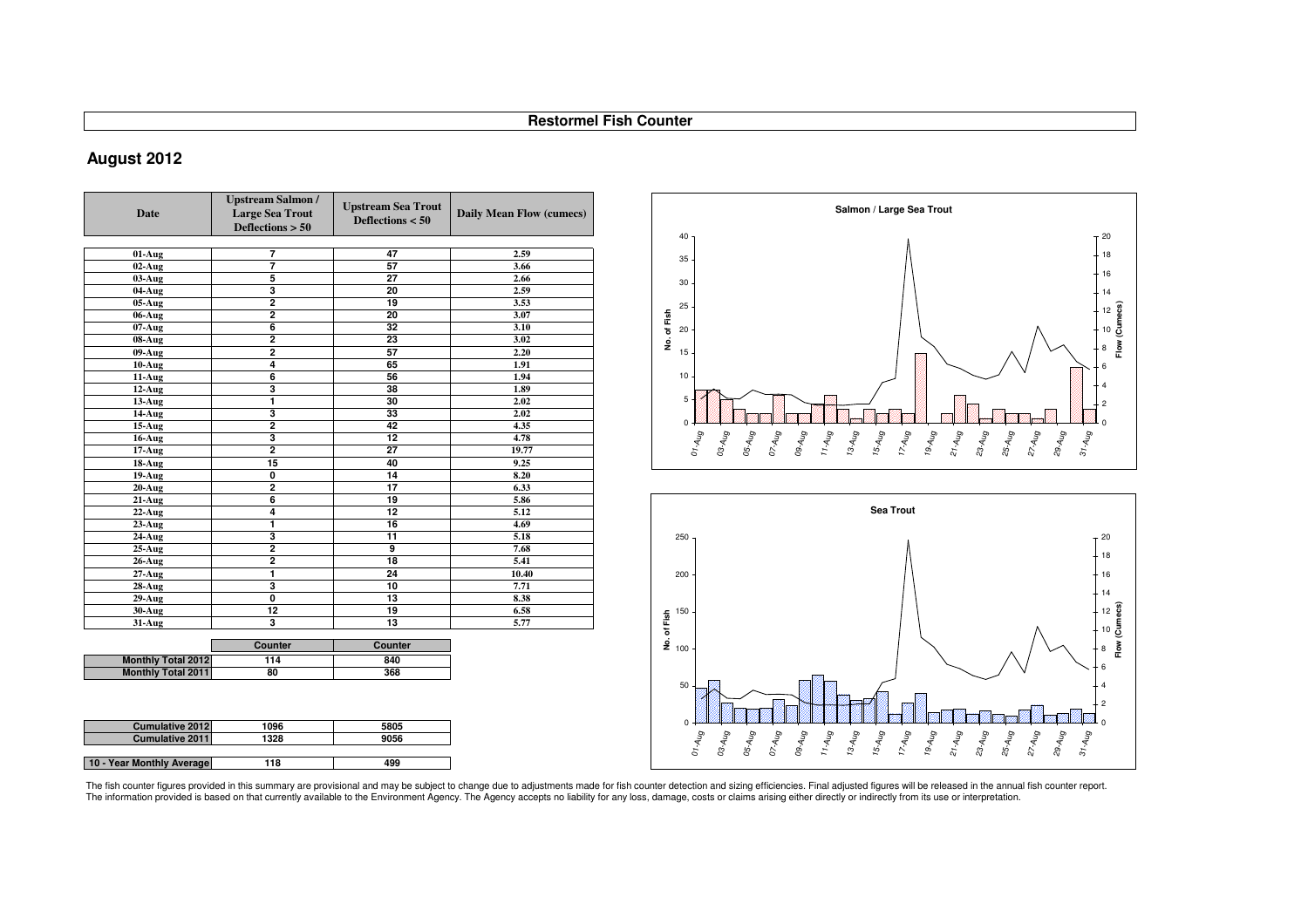# **September 2012**

| <b>Date</b>               | <b>Upstream Salmon /</b><br><b>Large Sea Trout</b><br>Deflections $> 50$ | <b>Upstream Sea Trout</b><br>Deflections $< 50$ | <b>Daily Mean Flow (cumecs)</b> |
|---------------------------|--------------------------------------------------------------------------|-------------------------------------------------|---------------------------------|
|                           |                                                                          |                                                 |                                 |
| $01-Sep$                  | 1                                                                        | 13                                              | 5.36                            |
| $02-Sep$                  | 3                                                                        | 3                                               | 5.10                            |
| $03-Sep$                  | 3                                                                        | 4                                               | 4.65                            |
| 04-Sep                    | $\overline{\mathbf{0}}$                                                  | 1                                               | 4.29                            |
| 05-Sep                    | $\overline{\mathbf{0}}$                                                  | 7                                               | 3.87                            |
| $06-Sep$                  | $\overline{2}$                                                           | 13                                              | 3.58                            |
| 07-Sep                    | $\overline{2}$                                                           | 20                                              | 3.41                            |
| 08-Sep                    | 4                                                                        | 12                                              | 3.21                            |
| $09-Sep$                  | $\overline{2}$                                                           | 9                                               | 3.18                            |
| $10-Sep$                  | $\mathbf 0$                                                              | 17                                              | 3.04                            |
| 11-Sep                    | 1                                                                        | 9                                               | 2.71                            |
| 12-Sep                    | 3                                                                        | 4                                               | 2.77                            |
| $13-Sep$                  | 1                                                                        | 4                                               | 2.47                            |
| 14-Sep                    | $\overline{\mathbf{0}}$                                                  | 5                                               | 2.38                            |
| <b>15-Sep</b>             | 4                                                                        | 3                                               | 2.21                            |
| <b>16-Sep</b>             | $\overline{\mathbf{0}}$                                                  | 7                                               | 2.11                            |
| $17-Sep$                  | 1                                                                        | 3                                               | 2.03                            |
| <b>18-Sep</b>             | $\mathbf 0$                                                              | 3                                               | 1.86                            |
| 19-Sep                    | $\overline{\mathbf{0}}$                                                  | Ō                                               | 1.82                            |
| 20-Sep                    | $\overline{\mathbf{0}}$                                                  | $\overline{2}$                                  | 1.83                            |
| $21-Sep$                  | $\overline{2}$                                                           | 3                                               | 1.81                            |
| $22$ -Sep                 | 7                                                                        | $\overline{2}$                                  | 1.72                            |
| $23-Sep$                  | $\overline{2}$                                                           | 10                                              | 5.94                            |
| 24-Sep                    | 5                                                                        | 14                                              | 7.59                            |
| $25-Sep$                  | 7                                                                        | 15                                              | 3.54                            |
| <b>26-Sep</b>             | 7                                                                        | 16                                              | 5.20                            |
| 27-Sep                    | $\overline{6}$                                                           | 13                                              | 4.10                            |
| <b>28-Sep</b>             | 5                                                                        | 8                                               | 3.43                            |
| $29-Sep$                  | $\overline{2}$                                                           | 4                                               | 3.13                            |
| <b>30-Sep</b>             | 3                                                                        | 8                                               | 3.17                            |
|                           |                                                                          |                                                 |                                 |
|                           | Counter                                                                  | Counter                                         |                                 |
| <b>Monthly Total 2012</b> | 73                                                                       | 232                                             |                                 |
| <b>Monthly Total 2011</b> | 91                                                                       | 206                                             |                                 |

| <b>Cumulative 2012</b>    | 1169 | 6037 |
|---------------------------|------|------|
| <b>Cumulative 2011</b>    | 1419 | 9262 |
|                           |      |      |
| 10 - Year Monthly Average | 99   | 112  |



The fish counter figures provided in this summary are provisional and may be subject to change due to adjustments made for fish counter detection and sizing efficiencies. Final adjusted figures will be released in the annu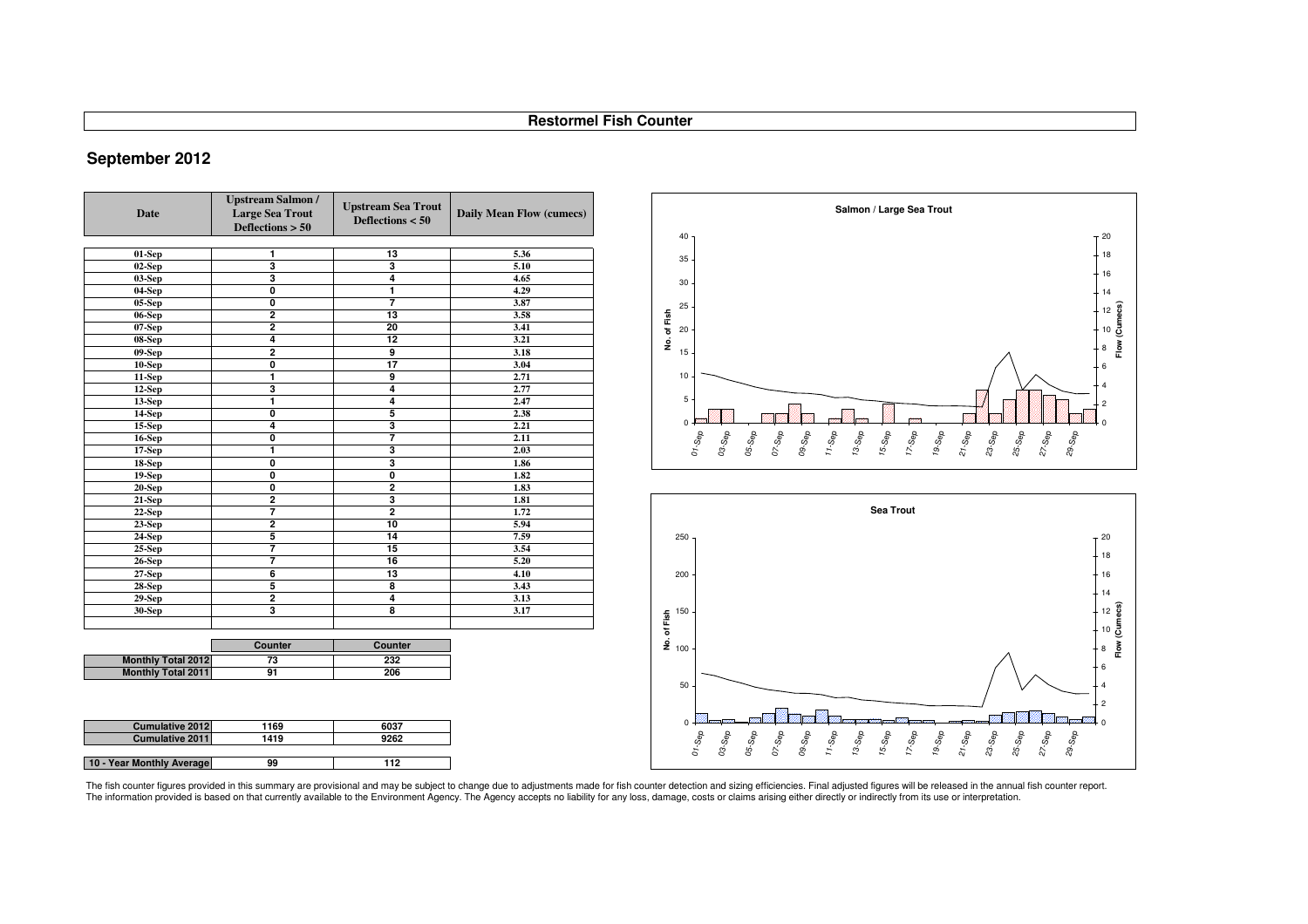### **October 2012**

| Date                      | <b>Upstream Salmon /</b><br><b>Large Sea Trout</b><br>Deflections $> 50$ | <b>Upstream Sea Trout</b><br>Deflections $< 50$ | <b>Daily Mean Flow (cumecs)</b> |
|---------------------------|--------------------------------------------------------------------------|-------------------------------------------------|---------------------------------|
|                           |                                                                          |                                                 |                                 |
| $01$ -Oct                 | 1                                                                        | 10                                              | 3.72                            |
| $02-Oct$                  | 5                                                                        | 9                                               | 3.96                            |
| 03-Oct                    | 8                                                                        | 11                                              | 4.60                            |
| 04-Oct                    | $\overline{\mathbf{3}}$                                                  | $\overline{7}$                                  | 6.79                            |
| $05-Oct$                  | $\overline{4}$                                                           | 10                                              | 14.58                           |
| 06-Oct                    | 5                                                                        | $\overline{17}$                                 | 11.43                           |
| $07$ -Oct                 | 7                                                                        | $\overline{27}$                                 | 9.03                            |
| 08-Oct                    | 4                                                                        | 24                                              | 9.31                            |
| $09-Oct$                  | 4                                                                        | 19                                              | 8.39                            |
| $10$ -Oct                 | 6                                                                        | 19                                              | 8.15                            |
| $11-Oct$                  | 3                                                                        | 18                                              | 17.38                           |
| $12-Oct$                  | 3                                                                        | 21                                              | 11.52                           |
| $13-Oct$                  | 3                                                                        | 8                                               | 9.80                            |
| 14-Oct                    | 3                                                                        | $\overline{6}$                                  | 8.50                            |
| $15-Oct$                  | $\overline{2}$                                                           | 3                                               | 10.33                           |
| 16-Oct                    | 4                                                                        | 10                                              | 9.15                            |
| $17-Oct$                  | 6                                                                        | 6                                               | 9.25                            |
| 18-Oct                    | 10                                                                       | 14                                              | 8.36                            |
| 19-Oct                    | 1                                                                        | 6                                               | 7.22                            |
| $20$ -Oct                 | 5                                                                        | 6                                               | 6.55                            |
| $21-Oct$                  | 6                                                                        | $\overline{7}$                                  | 5.98                            |
| $22-Oct$                  | 3                                                                        | 18                                              | 5.43                            |
| $23-Oct$                  | 3                                                                        | 20                                              | 5.03                            |
| 24-Oct                    | $\overline{2}$                                                           | 9                                               | 4.63                            |
| $25-Oct$                  | 6                                                                        | 14                                              | 4.27                            |
| $26$ -Oct                 | 3                                                                        | 0                                               | 3.94                            |
| $27-Oct$                  | 1                                                                        | Ō                                               | 3.58                            |
| $28$ -Oct                 | 3                                                                        | 3                                               | 3.57                            |
| $29-Oct$                  | 3                                                                        | $\overline{2}$                                  | 3.75                            |
| 30-Oct                    | $\mathbf 0$                                                              | 7                                               | 3.38                            |
| 31-Oct                    | 5                                                                        | 5                                               | 3.88                            |
|                           | Counter                                                                  | Counter                                         |                                 |
| <b>Monthly Total 2012</b> | 122                                                                      | 336                                             |                                 |
| <b>Monthly Total 2011</b> | 194                                                                      | 519                                             |                                 |

| <b>Cumulative 2012</b>    | 1291 | 6373 |
|---------------------------|------|------|
| <b>Cumulative 2011</b>    | 1613 | 9781 |
|                           |      |      |
| 10 - Year Monthly Average | 220  | 311  |





The fish counter figures provided in this summary are provisional and may be subject to change due to adjustments made for fish counter detection and sizing efficiencies. Final adjusted figures will be released in the annu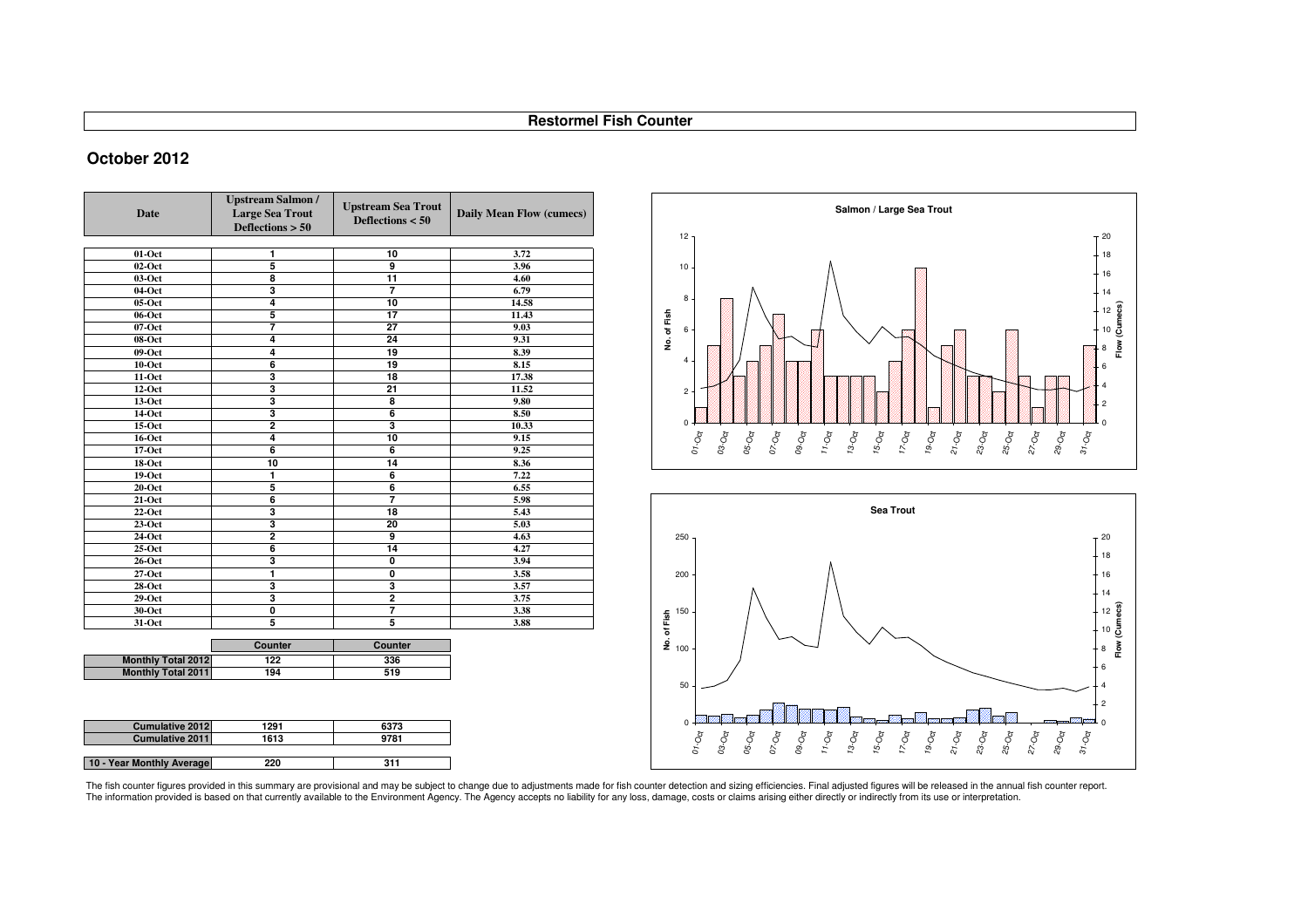### **November 2012**

| <b>Date</b>               | <b>Upstream Salmon /</b><br><b>Large Sea Trout</b><br>Deflections $> 50$ | <b>Upstream Sea Trout</b><br>Deflections $< 50$ | Daily Mean Flow (cumecs) |
|---------------------------|--------------------------------------------------------------------------|-------------------------------------------------|--------------------------|
|                           |                                                                          |                                                 |                          |
| $01-Nov$                  | 8                                                                        | 8                                               | 5.11                     |
| $02$ -Nov                 | 7                                                                        | 3                                               | 5.59                     |
| $03-Nov$                  | $\overline{6}$                                                           | 5                                               | 5.23                     |
| $04$ -Nov                 | 6                                                                        | $\overline{9}$                                  | 6.93                     |
| $05-Nov$                  | 5                                                                        | 9                                               | 5.78                     |
| $06-Nov$                  | 3                                                                        | $\overline{2}$                                  | 5.46                     |
| $07-Nov$                  | 9                                                                        | 8                                               | 4.86                     |
| $08-Nov$                  | 3                                                                        | $\overline{\mathbf{8}}$                         | 4.59                     |
| $09-Nov$                  | $\overline{2}$                                                           | $\overline{\mathbf{8}}$                         | 4.80                     |
| $10-Nov$                  | 4                                                                        | $\overline{9}$                                  | 5.40                     |
| $11-Nov$                  | 4                                                                        | $\overline{4}$                                  | 4.60                     |
| $12-Nov$                  | 4                                                                        | 15                                              | 6.31                     |
| $13-Nov$                  | 13                                                                       | 31                                              | 4.68                     |
| 14-Nov                    | 9                                                                        | 11                                              | 4.40                     |
| $15-Nov$                  | 6                                                                        | $\overline{9}$                                  | 4.26                     |
| $16-Nov$                  | O                                                                        | $\overline{2}$                                  | 4.35                     |
| $17-Nov$                  | 7                                                                        | 8                                               | 4.18                     |
| $18-Nov$                  | 0                                                                        | 1                                               | 3.83                     |
| $19-Nov$                  | 8                                                                        | 8                                               | 6.44                     |
| $20-Nov$                  | 8                                                                        | 26                                              | 12.05                    |
| <b>21-Nov</b>             | 3                                                                        | 9                                               | 16.18                    |
| $22-Nov$                  | 9                                                                        | 34                                              | 16.37                    |
| $23$ -Nov                 | 6                                                                        | 8                                               | 11.81                    |
| 24-Nov                    | 4                                                                        | 16                                              | 45.85                    |
| $25-Nov$                  | $\overline{2}$                                                           | 18                                              | 31.64                    |
| <b>26-Nov</b>             | 5                                                                        | $\overline{11}$                                 | 23.21                    |
| 27-Nov                    | 8                                                                        | $\overline{12}$                                 | 17.85                    |
| <b>28-Nov</b>             | 1                                                                        | 12                                              | 13.89                    |
| $29-Nov$                  | $\overline{2}$                                                           | 3                                               | 11.63                    |
| 30-Nov                    | 1                                                                        | $\overline{7}$                                  | 9.86                     |
|                           |                                                                          |                                                 |                          |
|                           |                                                                          |                                                 |                          |
|                           | Counter                                                                  | Counter                                         |                          |
| <b>Monthly Total 2012</b> | 153                                                                      | 314                                             |                          |
| <b>Monthly Total 2011</b> | 192                                                                      | 411                                             |                          |
|                           |                                                                          |                                                 |                          |

| <b>Cumulative 2012</b>    | 1444 | 6687  |
|---------------------------|------|-------|
| <b>Cumulative 2011</b>    | 1805 | 10192 |
|                           |      |       |
| 10 - Year Monthly Average | 196  | 319   |



The fish counter figures provided in this summary are provisional and may be subject to change due to adjustments made for fish counter detection and sizing efficiencies. Final adjusted figures will be released in the annu